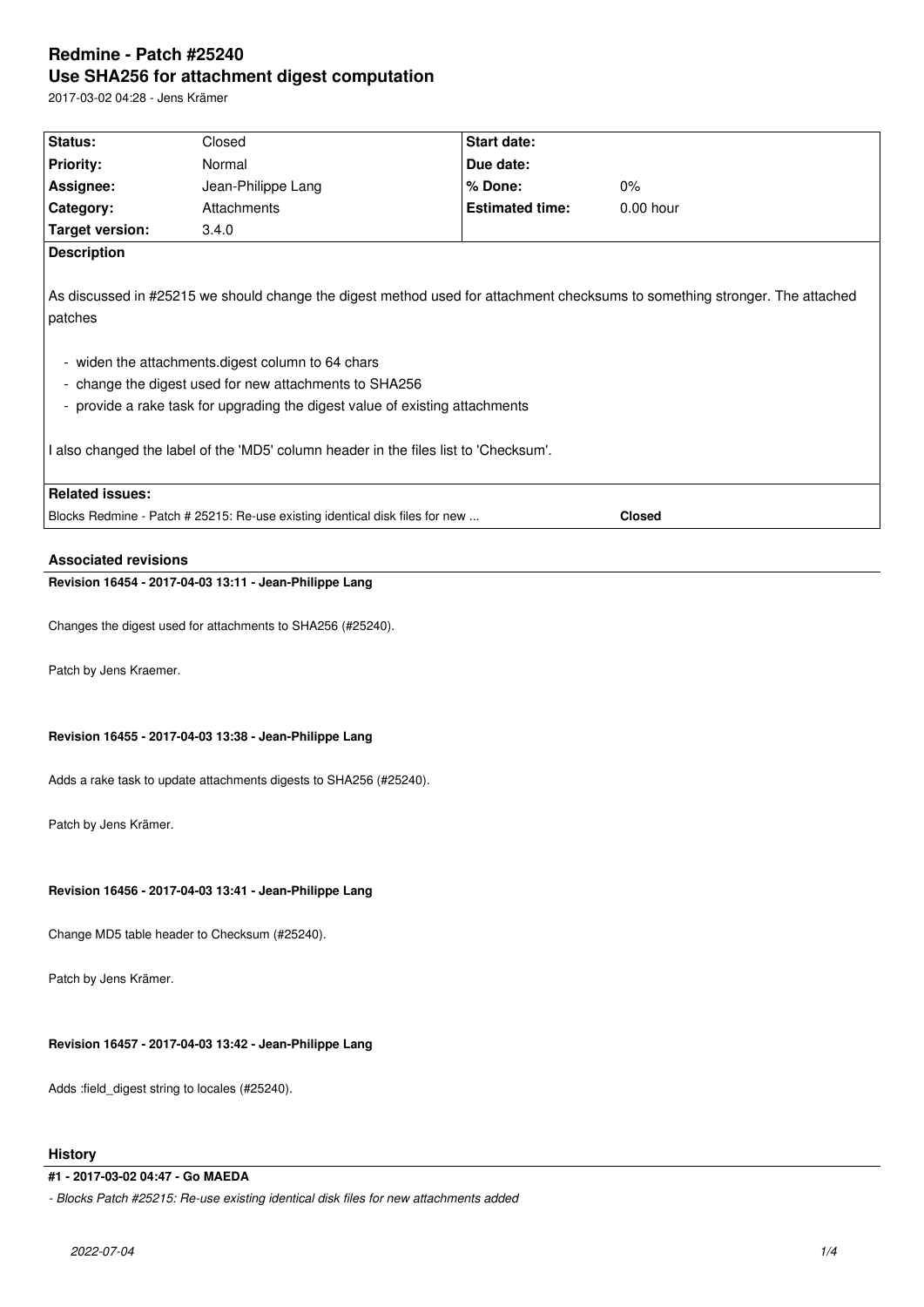#### **#2 - 2017-03-02 05:46 - Go MAEDA**

Thanks for the patch.

But I encountered the following error while running "rake redmine:attachments:update\_digest\_to\_sha256" on my test environment.

rake aborted!

Errno::ENOENT: No such file or directory @ rb\_sysopen - /Users/maeda/redmines/redmine-trunk/files/2006/07/060719210727\_error281.txt

I think that Attachment#update digest to sha256! should simply ignore the record if the corresponding file for the record is not exists.

#### **#3 - 2017-03-02 07:17 - Jens Krämer**

*- File 0002-adds-a-rake-task-to-convert-the-digests-of-existing-.patch added*

Yes. Here's the updated patch no. 2 with the readable? check added.

### **#4 - 2017-03-02 13:47 - Go MAEDA**

*- File add-algorithm-name.png added*

Jens Krämer wrote:

*Yes. Here's the updated patch no. 2 with the readable? check added.*

### Thanks, now it works fine for me.

I have a suggestion. What about adding "MD5: " or "SHA256: " before hash values in app/views/files/index.html.erb? In the current implementation, it is a little bit difficult for users to know what hash algorithm is used to calculate the checksum.

diff --git a/app/views/files/index.html.erb b/app/views/files/index.html.erb

index 05fe37a..f111744 100644

--- a/app/views/files/index.html.erb

+++ b/app/views/files/index.html.erb

@@ -31,7 +31,7 @@

<td class="created\_on"><%= format\_time(file.created\_on) %></td>

<td class="filesize"><%= number\_to\_human\_size(file.filesize) %></td>

<td class="downloads"><%= file.downloads %></td>

- <td class="digest"><%= file.digest %></td>
- + <td class="digest"><%= file.digest.size < 64 ? "MD5" : "SHA256" %>: <%= file.digest %></td>

<td class="buttons">

<%= link\_to(image\_tag('delete.png'), attachment\_path(file),

:data => {:confirm => l(:text\_are\_you\_sure)}, :method => :delete) if delete\_allowed %>

add-algorithm-name.png

#### **#5 - 2017-03-03 05:55 - Jens Krämer**

Yes, that makes sense. The check for length of the digest to find out which it is isn't particularly nice (I know I did the same in my query for finding the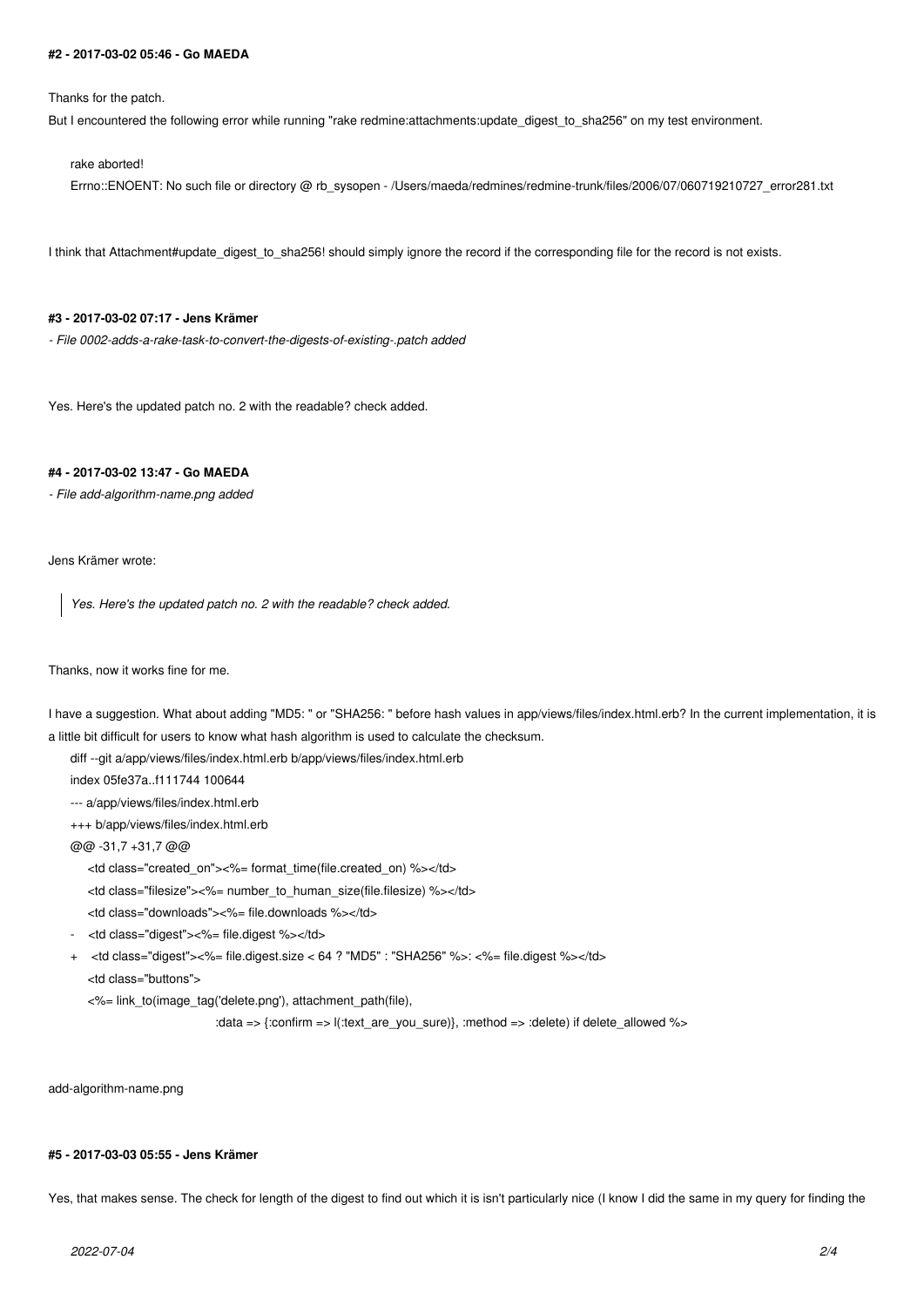method named Attachment#digest\_type to at least clean up the view?

# **#6 - 2017-03-03 06:05 - Go MAEDA**

Jens Krämer wrote:

*Maybe we could have a method named Attachment#digest\_type to at least clean up the view?*

Yes, absolutely agree.

### **#7 - 2017-03-03 21:42 - Jean-Philippe Lang**

*- Target version set to 3.4.0*

# **#8 - 2017-03-12 00:57 - Jens Krämer**

*- File 0003-change-MD5-table-header-to-Checksum.patch added*

here's the updated patch 3 showing the digest used for each file in the files list

# **#9 - 2017-04-03 13:48 - Jean-Philippe Lang**

*- Status changed from New to Closed*

*- Assignee set to Jean-Philippe Lang*

Patches are committed, thanks Jens. I've made a few changes to the patches and changed the fixture used in the test to a binary file (possible failure due to \r\n EOLs).

### **#10 - 2021-04-27 00:08 - Shane Coles**

I know this issue is really old at this point, but if anyone is still watching it by chance I could use some help. I am migrating a Redmine server to a FIPS validated server and running into issues because of the MD5 validation. I found this issue and it sounds like it could solve the problem. Unfortunately when I tried to run the Patches, it prompted me for which files I would like patched, and the answer is that I do now know.

If these patches can make it so that Redmine attachments/repos can be viewed on a FIPS server that would be great, and any instructions to that end would also be nice.

Thanks!

# **#11 - 2021-04-27 01:11 - Pavel Rosický**

IIRC, even require 'digest/md5' is a problem on FIPS.

but Redmine use it in many other places

https://github.com/redmine/redmine/search?q=require+%27digest%2Fmd5%27

it's usually for cache keys calculations or gravatars, which is safe from a security perspective, but since the algorithm itself isn't allowed, the app won't [work.](https://github.com/redmine/redmine/search?q=require+%27digest%2Fmd5%27)